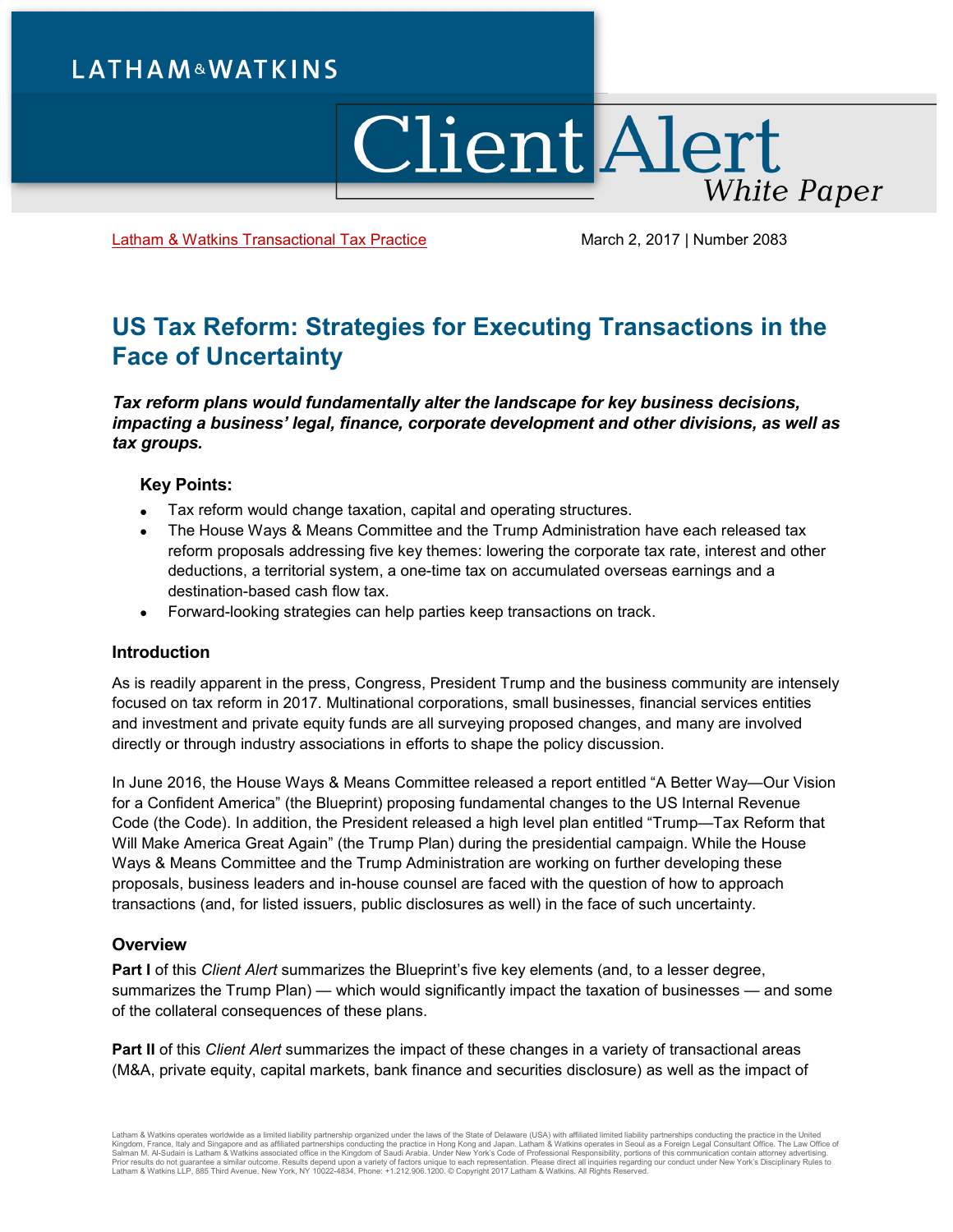these changes on certain industries. Some of the key issues businesses should consider in light of these proposed tax changes include:

- The potential approaches to M&A (strategic and private equity) structuring and relevant documentation to help manage or mitigate the ultimate impact of any such changes
- The possible impact of the proposed changes on existing and future terms and structures utilized in the context of debt offerings and financings
- How to manage forward-looking disclosure in the context of capital markets transactions

# **Part I: Comparing the Blueprint and the Trump Plan: Five Highlights**

The below chart provides an overview of the five key issues of concerns to businesses. Each highlight is discussed in greater detail below.

| <b>Blueprint</b>                                                                                                                                                         | <b>Trump Plan</b>                                                                                         |  |  |  |
|--------------------------------------------------------------------------------------------------------------------------------------------------------------------------|-----------------------------------------------------------------------------------------------------------|--|--|--|
| 1. Lower Corporate / Investment / Pass-Through Income Tax Rates                                                                                                          |                                                                                                           |  |  |  |
| Corporate tax rate of 20% and elimination of<br>corporate alternative minimum tax (AMT).                                                                                 | Corporate tax rate of 15% and elimination of<br>corporate AMT.                                            |  |  |  |
| Investment income generally taxed at 16.5% and<br>elimination of 3.8% net investment income tax for<br>individuals.                                                      | Maximum rate of 20% on long term capital gains<br>and qualified dividend income for individuals.          |  |  |  |
| Special 25% rate on distributive share of business<br>income allocable to partners/members in pass-<br>through entities.                                                 | Unclear, but indications of an elective 15% entity<br>level tax for at least some pass-through entities.  |  |  |  |
| 2. Interest and Other Deductions                                                                                                                                         |                                                                                                           |  |  |  |
| Investments in tangible and intangible assets<br>(other than land) can be fully expensed in the year<br>incurred.                                                        | Manufacturing firms may elect to fully expense<br>capital investments in the year incurred.               |  |  |  |
| No net interest deduction, for related or unrelated<br>party debt, with net interest expense instead being<br>carried forward indefinitely to offset interest<br>income. | A manufacturer that elects to immediately expense<br>capital investments may not deduct interest.         |  |  |  |
| "Special interest" deductions are eliminated, but<br>the R&D credit remains in place.                                                                                    | Domestic production and other business credits<br>are eliminated, but the R&D credit remains in<br>place. |  |  |  |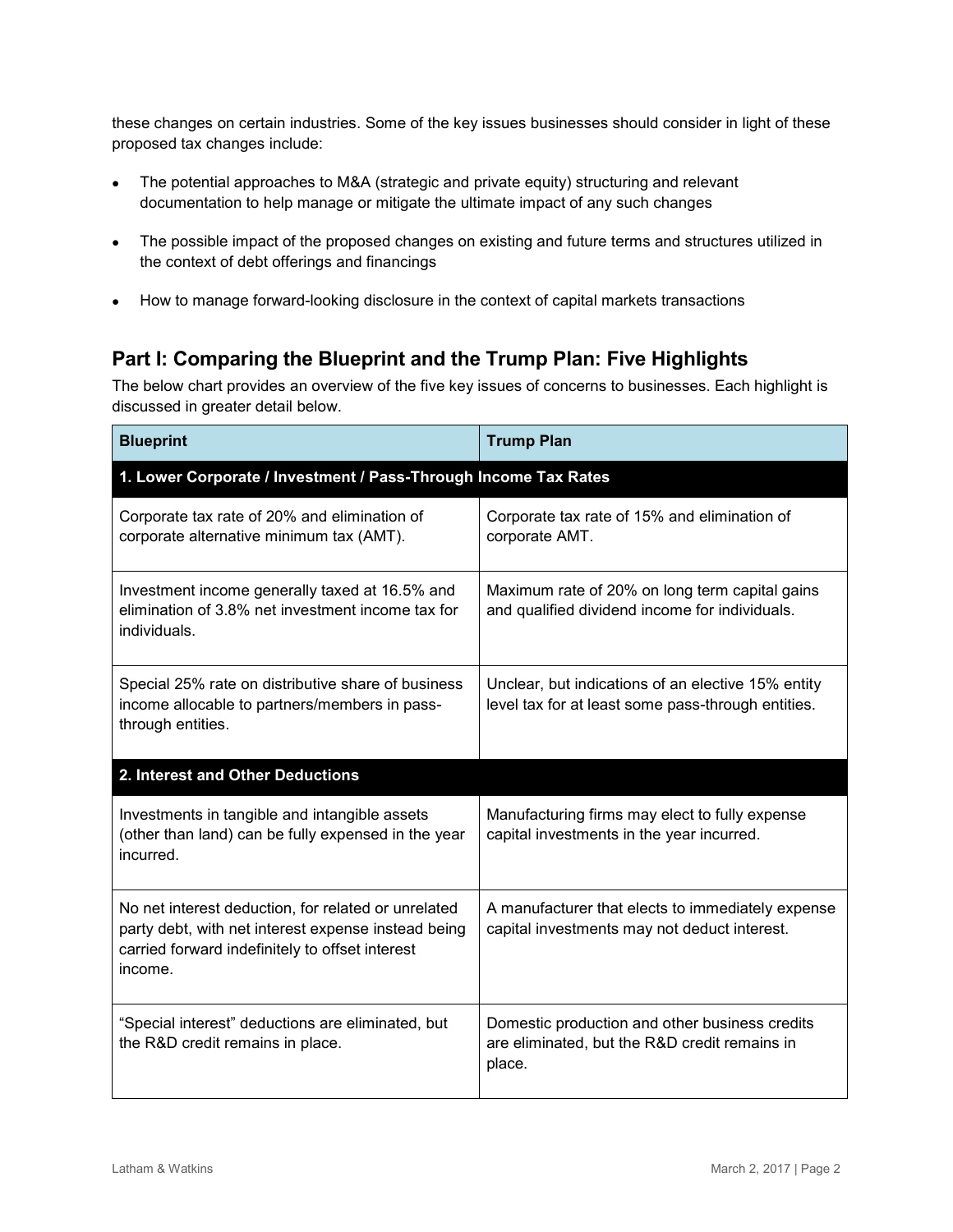| <b>Blueprint</b>                                                                                                                                                                                                                                 | <b>Trump Plan</b>                                                                                                                                                                                                                       |  |  |
|--------------------------------------------------------------------------------------------------------------------------------------------------------------------------------------------------------------------------------------------------|-----------------------------------------------------------------------------------------------------------------------------------------------------------------------------------------------------------------------------------------|--|--|
| 3. Territorial System                                                                                                                                                                                                                            |                                                                                                                                                                                                                                         |  |  |
| Going forward, foreign earnings of US<br>multinationals are generally exempt from US tax<br>regardless of whether those earnings are held<br>offshore or repatriated.                                                                            | It is not clear that a traditional territorial system<br>would be enacted under the Trump Plan.                                                                                                                                         |  |  |
| 4. One-Time Tax                                                                                                                                                                                                                                  |                                                                                                                                                                                                                                         |  |  |
| The existing, deferred foreign earnings of US<br>multinationals are subject to a one-time tax of<br>8.75% (for earnings held in cash and cash<br>equivalents) and 3.5% (for other earnings), each<br>payable over eight years.                   | The existing, deferred foreign earnings of US<br>multinationals are subject to a one-time tax of 10%<br>(for earnings held in cash) and 4% (for other<br>earnings), each payable over 10 years.                                         |  |  |
| 5. Destination-Based Cash Flow Tax (DBCFT)                                                                                                                                                                                                       |                                                                                                                                                                                                                                         |  |  |
| Businesses are taxed on cash flow rather than<br>income. Border adjustments are imposed that are<br>intended to subject imports to full tax while<br>exempting exports. Net effect is a business tax that<br>is akin to a tax on US consumption. | There is no indication in the Trump Plan that a<br>similar border adjustment tax would be enacted,<br>though possibly a border adjustment tax would<br>dovetail with some of the trade concerns the<br>Trump Administration has raised. |  |  |

While the plans do include a number of other proposed changes, this *Client Alert* focuses on the proposals related to these five key issues as well as the general issues already arising inside and outside of the US tax context as a result of these proposals.

# **1. Lower Corporate Tax Rates**

The current top marginal corporate tax rate in the US is 35%, which exceeds (often significantly) the top marginal corporate tax rate applicable in many non-US jurisdictions. The changes to the corporate tax rate proposed in the Blueprint and the Trump Plan would generally bring the US corporate tax rate closer to that in many non-US jurisdictions and would create a preferential rate relative to some.

**Valuation Impact.** Subject to the impact of other proposals outlined herein, a significant reduction in the federal corporate tax rate may enhance the valuation of most companies with material US operations. However, this enhanced valuation may not apply to certain publicly traded vehicles, including Master Limited Partnerships (MLPs). In that case, a material reduction in the federal corporate tax rate and a low tax rate for certain investment income (such as qualified dividend income) for individuals may weaken or diminish the relative after-tax valuation advantage that investors in pass-through vehicles — including MLPs — have enjoyed relative to investments in corporations subject to double taxation.

**Net Operating Losses (NOLs) and Other Deferred Tax Assets.** The potential tax savings attributable to NOLs and deferred tax assets would be diminished by a reduction in the corporate tax rate, which could impact the value attributed to such assets (and the entities holding them) in acquisitions.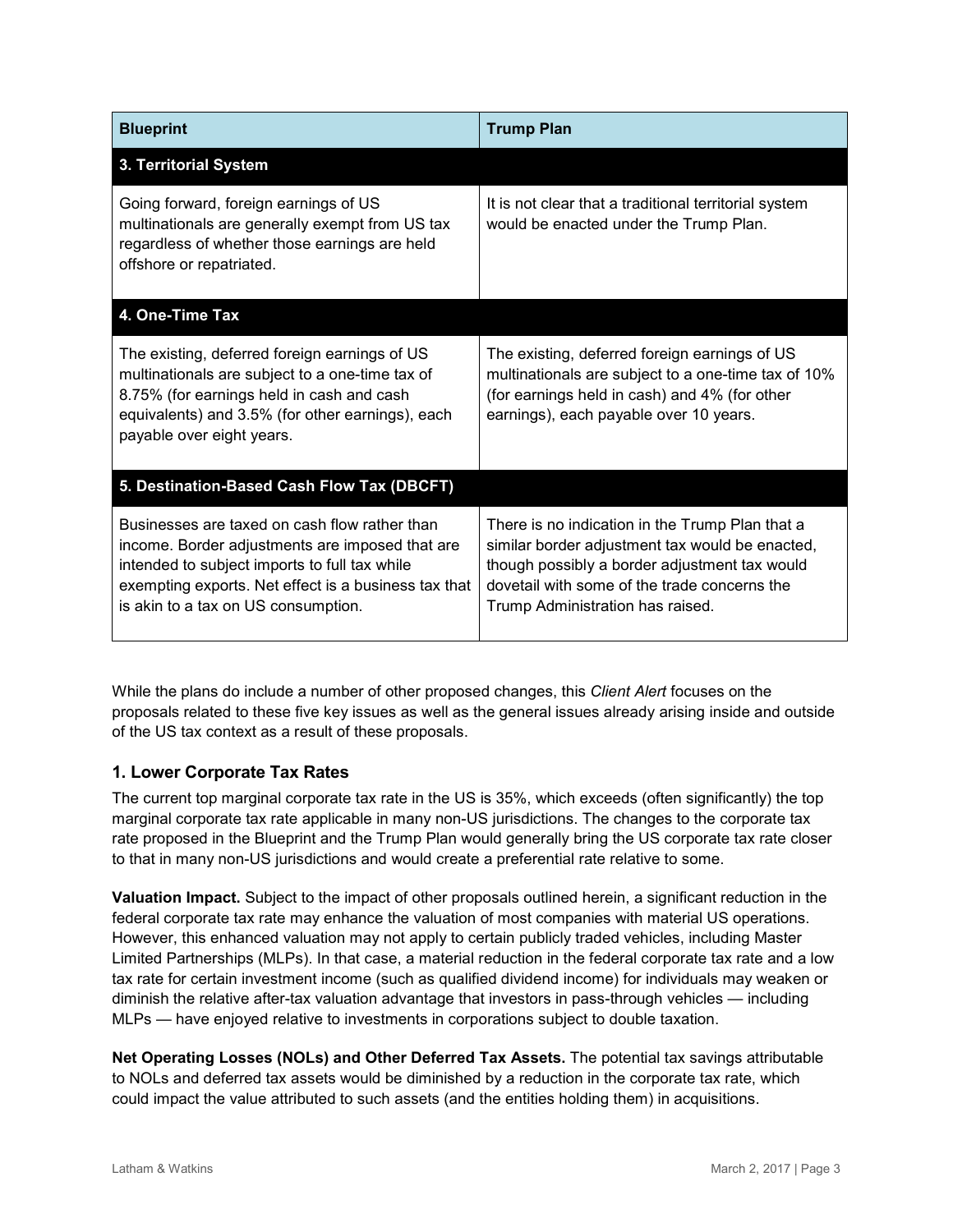# **2. Deduction for Interest Expense**

The current tax laws generally provide a strong incentive for US companies to finance their operations with debt rather than equity to the extent possible. A much heavier tax burden is placed on equityfinanced investment as compared to debt-financed investment, primarily due to the deductibility of interest on debt financing.

The Blueprint would eliminate the deduction for interest expense, except to the extent of interest income. The Blueprint's "policy quid pro quo" for the disallowance of net interest deductions is to allow the immediate expensing of investments. The Trump Plan, by contrast, would allow businesses to elect full immediate expensing *or* interest deductibility, though this likewise suggests a quid pro quo relationship between the two.

**Impact on Capital Structure – Debt vs. Equity.** By eliminating net interest deductions (either automatically in the case of the Blueprint or by election in the case of the Trump Plan), each proposal would take a significant step toward bringing parity to the US federal tax treatment of debt and equity. The initial reaction to disallowance of interest expense may be to consider debt unattractive from the issuer's perspective. However, the question must be examined taking into account the several factors described below.

From the perspective of investors, debt financing may still provide several tax advantages beyond the benefit of providing various default remedies to a creditor. Non-US investors may be exempt from, or subject to, reduced rates of withholding on interest payments received under the portfolio interest exemption or under an applicable income tax treaty in a manner that such investors would not be with respect to dividends. If the borrower is a partnership engaged in any US trade or business, non-US investors or tax-exempt investors would generally prefer to hold debt of the partnership in order to avoid being treated as engaged in the partnership's trade or business. Leveraged investors may prefer interest income so that they could offset such income with interest deductions (since interest deductions would only be disallowed to the extent the deductions exceed interest income). In addition, by equalizing the treatment of interest and dividend income, the Blueprint would eliminate preferred tax treatment currently available to US investors receiving dividends, such as qualified dividend income.

Ultimately, while the Blueprint and the Trump Plan may reduce or eliminate the incentive to pursue debt financing rather than equity financing for domestic companies, debt financing may still present significant benefits to foreign companies and multinational groups.

**Impact on Capital Structure – Location of Debt.** Because debt would generally no longer be deductible in the US, this change may incentivize businesses to push debt overseas, where an interest deduction may continue to be available and beneficial. Overseas debt may be especially appealing if a territorial system of taxation is also adopted (see below), because paying high tax in a foreign country would no longer bring the benefit of foreign tax credits that can be used to offset a US tax upon repatriation. Under a territorial system, foreign taxes become a pure expense.

**Elimination of Competitive Disadvantage for US Companies vs. Foreign Companies – Base Erosion.** Historically, foreign parented companies have offered an advantage versus US-parented companies because of foreign parented companies' ability to use intercompany debt (subject to a number of restrictions, including the new Code Section 385 regulations) to base erode US earnings. With the elimination of all net interest deductions, such intercompany leverage would no longer achieve base erosion.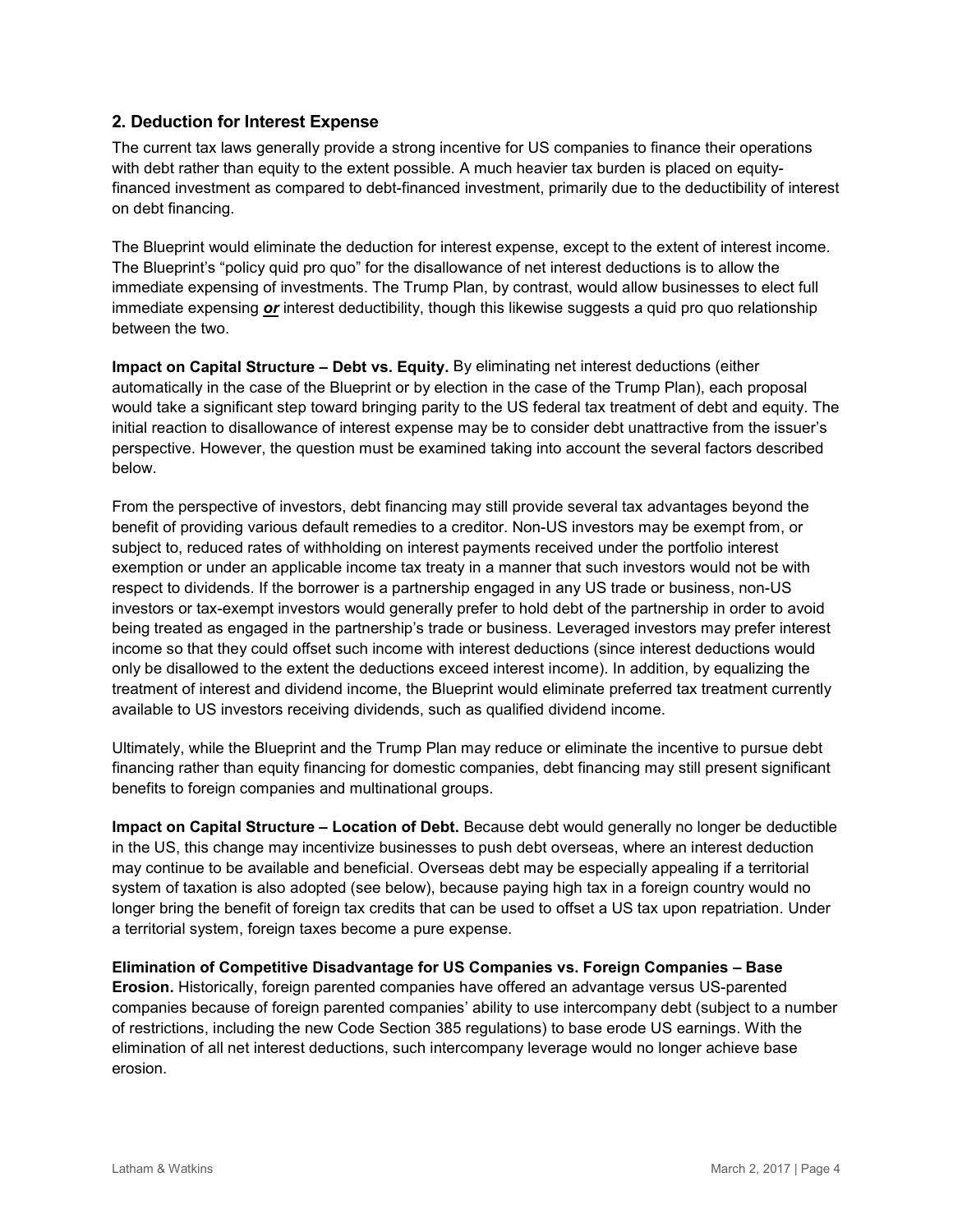**Grandfathering of Existing Debt.** One question regarding this disallowance of interest deductions is whether the allowance of such a deduction would be "grandfathered" for debt outstanding at the time of enactment. Grandfathering outstanding debt would create a number of potential issues:

- Allowing the interest deduction for debt "in place" or "outstanding" at the time of enactment would raise significant administrative and IRS audit concerns, in the case of debt which has terms such as call, conversion, put or extension features.
- Interest rate fluctuations may result in a taxpayer having an economic incentive to retire debt, but not doing so if such debt is grandfathered and allowed an interest deduction.
- Grandfathering would make it all but impossible to "score" the revenue impact of an interest disallowance under a grandfathering transition rule. This grandfathering should be contrasted with a transition approach in which the overall interest deduction might be phased out, for example at 20% or 25% diminution intervals, over several years.

So while transition rules remain a matter of speculation, businesses should keep these considerations in mind while planning for the future.

# **3. Territorial Tax Regime**

The US system of taxing the worldwide earnings of a US multinational dates to the origins of the Code. Earnings accumulated offshore are subject to US tax when repatriated, with an allowance for a foreign tax credit which, due to its own restrictions and complications, often results in a combined foreign and US tax that is higher than 35%. In 1962, the Subpart F rules were enacted, causing current US taxation in respect of foreign subsidiary income in certain situations.

One of the major complaints about the US tax regime is the taxation of worldwide earnings, along with an archaic controlled foreign corporation (CFC) regime enacted in a different era, as most US trading partners have enacted territorial regimes which greatly reduce or exempt the local tax on the overseas earnings of foreign subsidiaries. The territorial systems in the UK, Luxembourg, the Netherlands and elsewhere, along with systems like Ireland — which tax overseas earnings but provide a very generous credit allowance, for the most part resulting in no tax in Ireland — are seen as factors that played a significant role in the inversion/corporate expatriation trend over the last 20 years.

The Blueprint proposes a territorial system of taxation in which most foreign income is permanently exempt from US tax. The overseas earnings of US multinationals would be exempt from US tax when repatriated in the form of a dividend. The Subpart F rules, targeting operations and income of CFCs, would be largely eliminated except for a narrow category of passive income.

**Reduced Foreign Tax Credit Planning.** While reducing taxes foreign subsidiaries pay is a general goal of any US multinational, that goal would be sharpened in the case of a territorial system, as the local (foreign) tax would no longer generate a credit to offset an eventual US tax on repatriation. Rather, the local (foreign) tax would be a pure expense.

**Use of Offshore Cash.** The Blueprint's territorial regime would solve the "lockout effect" on overseas earnings, allowing redeployment or repatriation of those future earnings to be utilized for investments (in the US or other parts of the world), debt repayment, share buybacks, dividends and M&A activity. Eliminating the lockout effect would change the fundamentals of an overall platform of a US-parented group, especially if coupled with the rate cut and, in particular, the border adjusted cash flow tax discussed in section 5 below.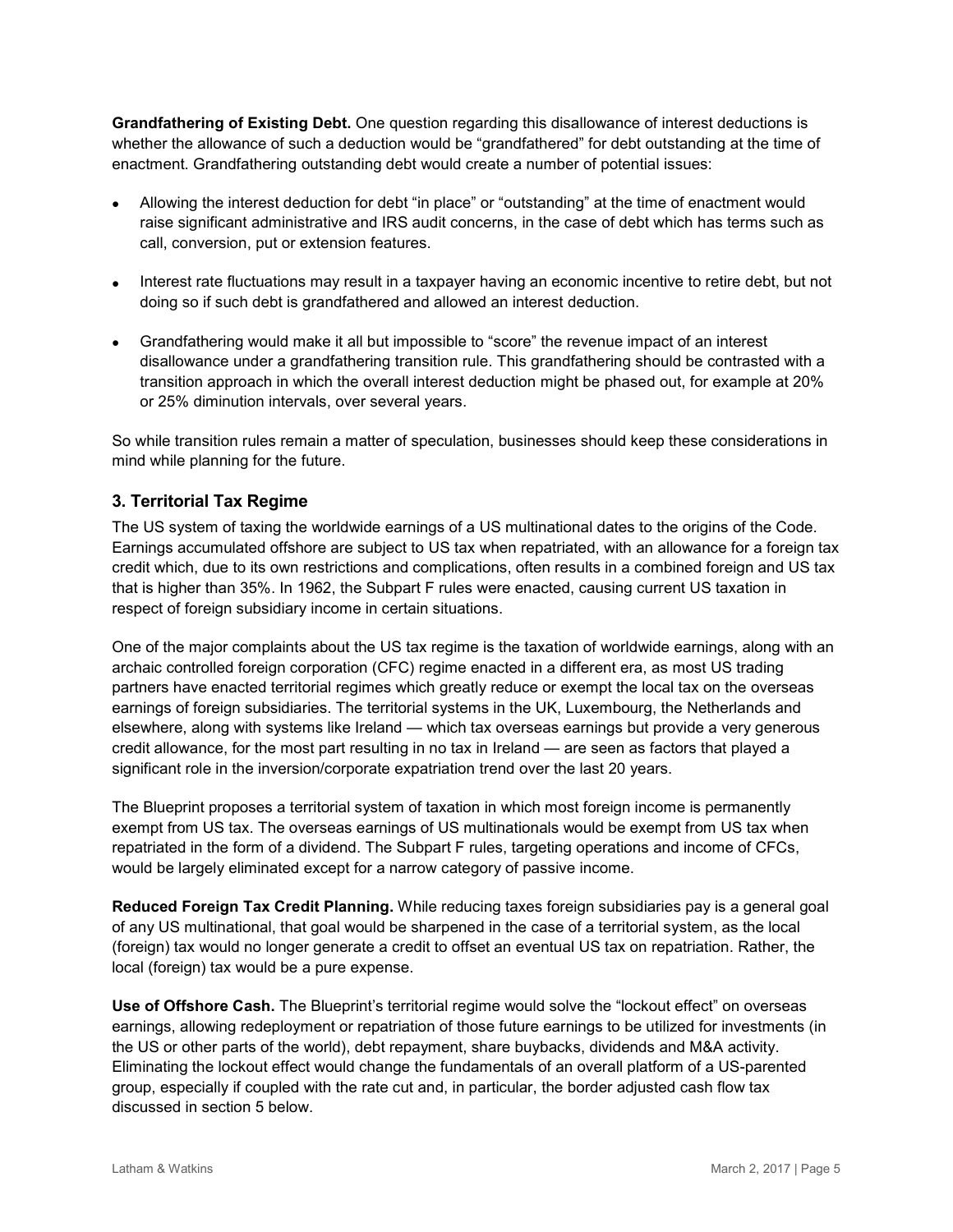**Credit Support From Foreign Subsidiaries.** Under current law, loans by a foreign subsidiary to a US affiliate, or certain credit support from a foreign subsidiary for US debt, would likely result in a deemed repatriation of earnings to the US under Code Section 956. While the Blueprint does not include specific details about a territorial system, it would most likely eliminate Code Section 956. Thus, a territorial system would allow those loans or credit support to be provided without such a deemed repatriation cost. Part II of the *Client Alert* discusses this impact on financing structures in greater detail.

**Participation Exemption on Sale.** Previous bills providing for a territorial regime have included or discussed the notion of a full participation exemption on the sale of a foreign subsidiary. The Blueprint is silent on this precise issue, though the general principle of a territorial system combined with reference to elimination of "the bulk of the Subpart F rules" may indicate that such a participation exemption will be provided. If that is the case, a participation exemption would change the landscape for certain M&A considerations and structures. For example, following the acquisition of a US group with foreign subsidiaries, a buyer (whether US or foreign) might aim to divest certain non-US operations in order to pay down acquisition debt or to streamline operations. A participation exemption would provide flexibility to do so without triggering US tax on the embedded appreciation in the non-US assets.

**The chart below illustrates these various consequences expected under the Blueprint's territorial system.**



# **Territorial System - Consequences**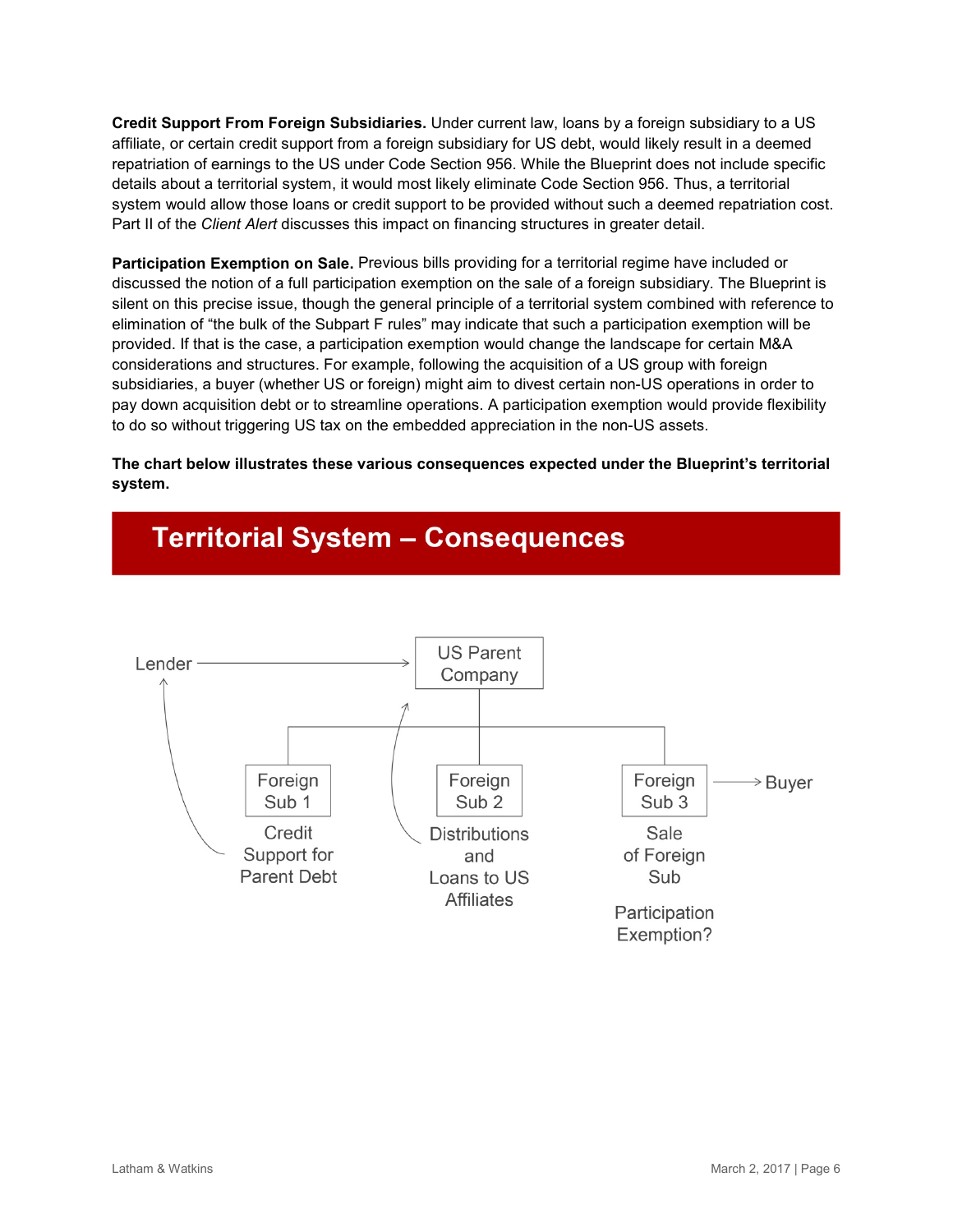# **4. Mandatory One-Time Tax on Accumulated Earnings Through Deemed Repatriation**

Estimates vary on the amount of US multinationals' overseas earnings that are deferred from US tax, but the Blueprint uses the phrase "more than \$2 trillion," which is in line with various studies.

Both the Blueprint and the Trump Plan propose a deemed repatriation of the accumulated foreign earnings of US corporations. The Blueprint would tax these earnings at a rate of 8.75% for cash and cash-equivalents and 3.5% for invested earnings, which would be payable over eight years. The Trump Plan would tax foreign earnings at a rate of 10% for cash and 4% for other earnings, which would be payable over 10 years.

In 2005, Congress and the Bush Administration enacted a one-time repatriation holiday, allowing companies to elect to actually repatriate overseas earnings at a 5.25% rate, provided the amount was invested in various categories. Under the 2005 rule, any earnings that remained offshore were not taxed, but rather continued to be deferred. Importantly, while both plans lack certain specifics, all indications are that the Blueprint and the Trump Plan envision *a mandatory deemed repatriation*, rather than the voluntary and elective repatriation holiday that occurred in 2005. Accordingly, all US companies with foreign earnings would be subject to the tax *regardless of whether or not they repatriate their foreign earnings* to the US. Hence, there would be no incremental tax cost to repatriating these accumulated foreign earnings.

**Share Buybacks and Special Dividends.** While the general subject of fundamental tax reform has attracted widespread attention in the business press, one particular topic has been a significant focus: the effect of the deemed repatriation of accumulated foreign earnings. The common theme in the press has been that a large portion of the overseas earnings brought back to the US would likely be used to fund share buybacks and one-time dividends. At the same time, other commentators have noted that companies should engage in buybacks only when they are confident that the return on those buybacks will ultimately exceed the long-term returns of investing in future growth at the company level. [1](#page-17-0)

# **5. Destination-Based Cash Flow Tax**

The Blueprint's most revolutionary (and controversial) proposal is the Destination-Based Cash Flow Tax (the DBCFT). As the name implies, there are two different aspects to this proposal. First, the DBCFT would re-orient the taxation of businesses so that a tax is imposed on the cash-flow of a business rather than its income. Second, it would add "border adjustments." Each point is considered in turn below, with the caveat that this is a new and complex tax and very few of the details have been fleshed out to date, so by definition some of the analysis below involves a certain degree of extrapolation. The *Client Alert* then examines some of the consequences that would result from the DBCFT.

#### **Cash Flow Tax on Business Activity**

The notion of a cash-flow tax is that cash inflows would be included in the tax base while cash outflows would be deducted. This is akin to a consumption tax or a sales tax (or a value added tax (VAT)), where a tax is levied on cash inflows less cash outflows — though policymakers are cautious not to refer to this tax as a VAT. The DBCFT achieves a cash-flow tax by allowing the immediate expensing for all business investments, so that the amount paid for a business asset would be deducted upfront, rather than incorporated into a basis for the asset. Wages would also be deducted, so that in effect all cash outflows are deducted. Any resulting NOL would have to be carried forward. The tax would subsequently be imposed on the gross receipts generated by business assets (including the proceeds from the ultimate sale of the asset), without any basis offset.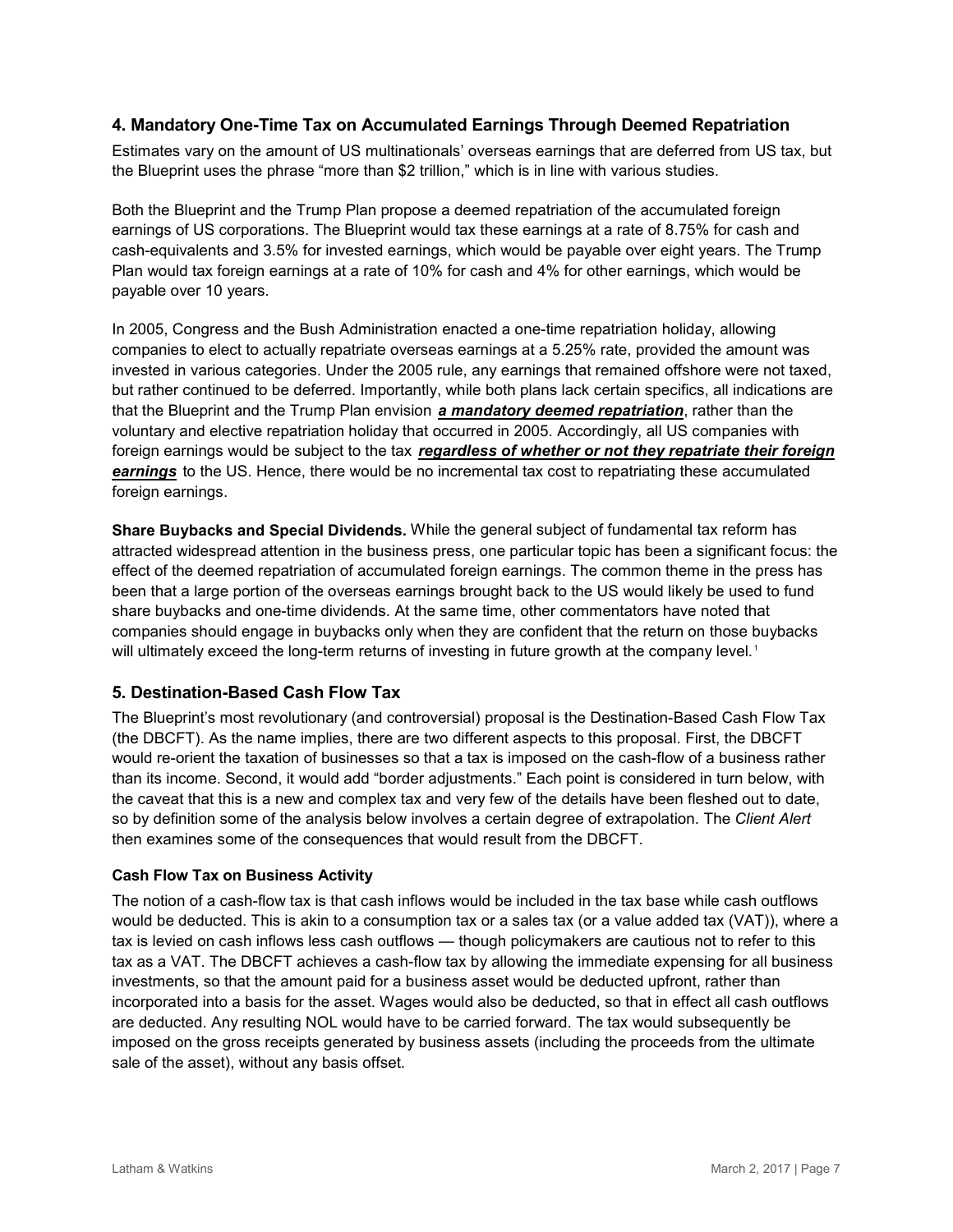Note that no effort is made under the DBCFT to match the timing of the deduction for a given expenditure to the receipts that the expenditure ultimately gives rise to. By contrast, this timing aspect is a key concept with an income tax.

### **Border Adjustments**

The above is the "cash-flow tax" part of the DBCFT. The "destination-based" part of the DBCFT is achieved via border adjustments, as explained below.

The proposed border adjustments would exempt US exports from tax but fully tax US imports. Specifically, for US exports, all revenue (not just profit) from exports would be exempt. By contrast, for US imports, the cost of goods sold would not be deductible, so that when a US company sells an imported good in the US, it would be taxed (at the 20% corporate tax rate) on the full revenue received (not just profit). The intent is that products, services and intangibles that are exported outside the US will not be subject to US tax; whereas products, services and intangibles that are imported into the US will be subject to US tax regardless of where they are produced. Thus, the net effect is to impose tax on items that are consumed in the US, regardless of where they are produced. Therefore, the cash-flow tax (which as noted above is akin to a tax on consumption) becomes, in effect, a tax on US consumption. Also notably the tax would appear to apply in the same manner regardless of whether the ownership of the business operations is US or foreign.

# **Collateral Consequences**

The DBCFT, as an entirely new tax system different from any previous US tax regime, has — not surprisingly — raised numerous questions, some of which are briefly considered below.

**Importers vs. Exporters.** At first blush, importers will appear to have an increased tax burden as they would effectively be paying tax at 20% on the full revenue received from the sale of imported goods, rather than just the profit on those goods. Thus, imported goods would likely need to be marked up 25% (*e.g.*, from US\$100 to US\$125) to offset the 20% tax (*e.g.*, US\$125 less a 20% tax yields a net receipt of US\$100). A similar but opposite effect would seem to occur with respect to exporters. However, economists suggest that the DBCFT would cause the dollar to rise 25%, which would then offset these effects of the DBCFT on importers and exporters. This prediction has, in turn, generated much commentary as to whether the currency markets would, in fact, work as efficiently as some have suggested.

**Complex Supply Chains.** The foregoing discussion has explained the DBCFT with relatively simplistic concepts (*e.g.*, the sale of an imported good versus the sale of an exported good). However, for many businesses, their supply chains are in fact much more complex. Consider, for example, a product which is partially manufactured in the US, then exported to a foreign country for assembly, then imported back to the US. How the DBCFT would apply to such a supply chain is unclear.

**WTO Concerns.** The World Trade Organization (WTO) allows border adjustments similar to those proposed in the Blueprint (which are viewed as a subsidy for exports) only for indirect taxes (*e.g.*, a VAT). Indeed, many of the US' most significant trading partners impose tax on imported products while excluding exports from tax under their VAT system. For this reason the Blueprint argues that the US' failure to make offsetting border adjustments "amounts to a self-imposed unilateral penalty on US exports and a self-imposed unilateral subsidy for US imports."<sup>[2](#page-17-1)</sup> However, because the WTO permits these types of border adjustments only for indirect taxes, this raises the question of whether the WTO would, in fact, view the DBCFT as an indirect tax, akin to a VAT. If the WTO were to view the DBCFT as a direct tax, then the US could find itself in contravention of WTO law and subject to retaliation by other WTO member countries.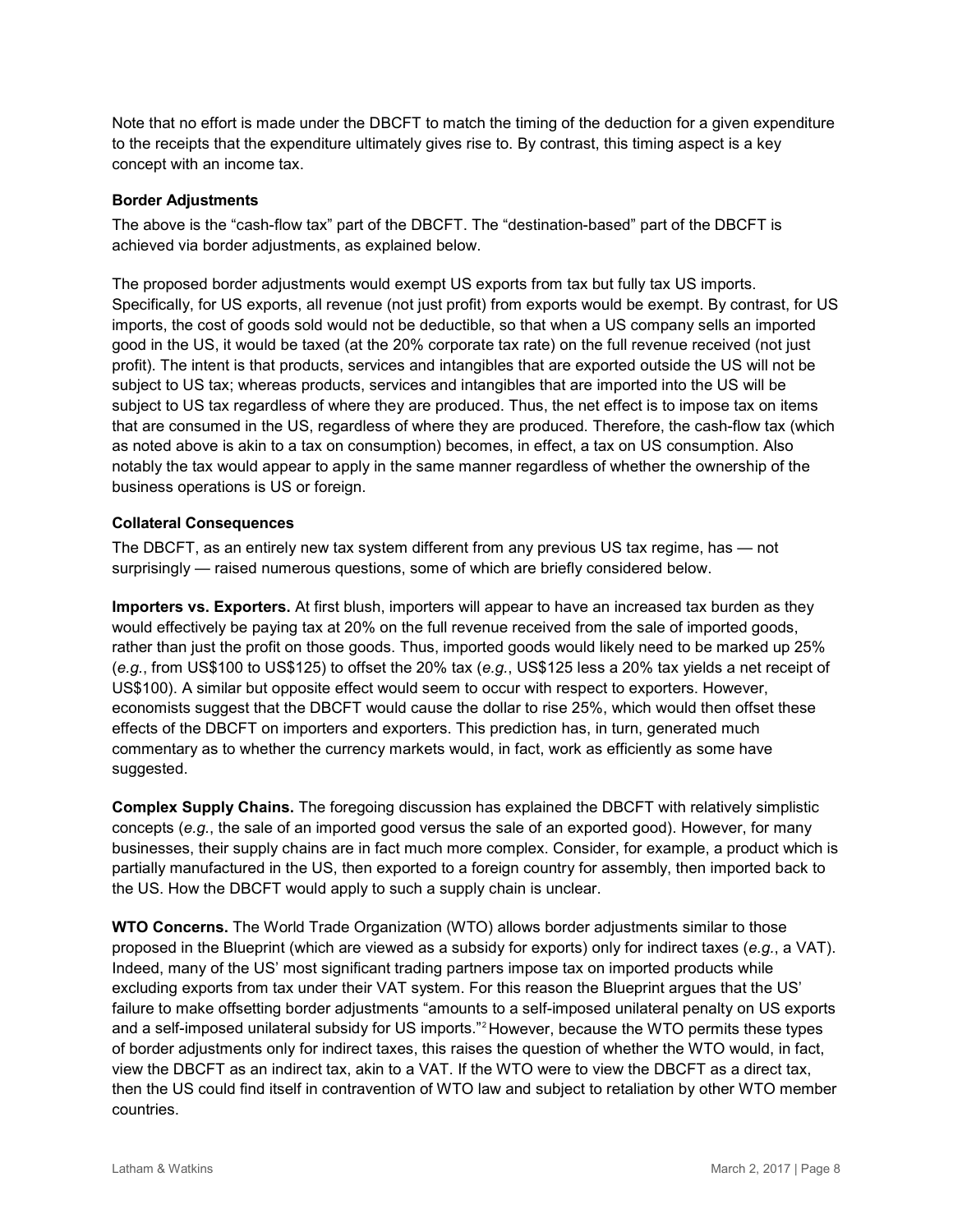# **Corporate Organization**

### **Potential Effect on Place of Incorporation**

One of the intended effects of the changes proposed in each of the Blueprint and the Trump Plan is to diminish the incentive for companies to establish or relocate their legal headquarters and/or significant operations in or to non-US jurisdictions. In this regard, eliminating the corporate AMT and significantly reducing corporate tax rates — as included in the Blueprint and the Trump Plan — would bring effective tax rates closer to parity with many non-US jurisdictions.

Similarly, the fundamental transformation from a worldwide, residence-based income tax system to the type of territorial, cash-flow tax system that the Blueprint proposes in the form of the DBCFT would bring the US closer to neutrality in terms of taxation of resident corporations.

In addition, the combination of a lower corporate tax rate and the DBCFT is intended to reverse the benefits currently associated with locating production of goods (including IP) in a non-US jurisdiction. In particular, the ability to immediately expense the cost of production provided under the Blueprint (automatically) and the Trump Plan (pursuant to an election), and to then export those products to customers or affiliates without being subject to US federal tax, provides a strong incentive to carry out such production in the US.

While these and the other changes currently proposed under the Blueprint and the Trump Plan may ultimately reduce or eliminate the tax benefits associated with locating a company's operations in a non-US jurisdiction, the tax considerations may not justify reincorporating in the US in the near term. Numerous considerations will arise in regards to such an action, including the inherent uncertainty that comes with such a transformative shift in tax policy. In addition, given that either the Blueprint or the Trump Plan would fundamentally change a century of US tax policy, the global business community may well take time to adjust and change what have been common planning goals.

**The Blueprint's territorial system and the DBCFT, when combined, would cause fundamental changes in international and cross-border tax planning, as illustrated in the following chart.**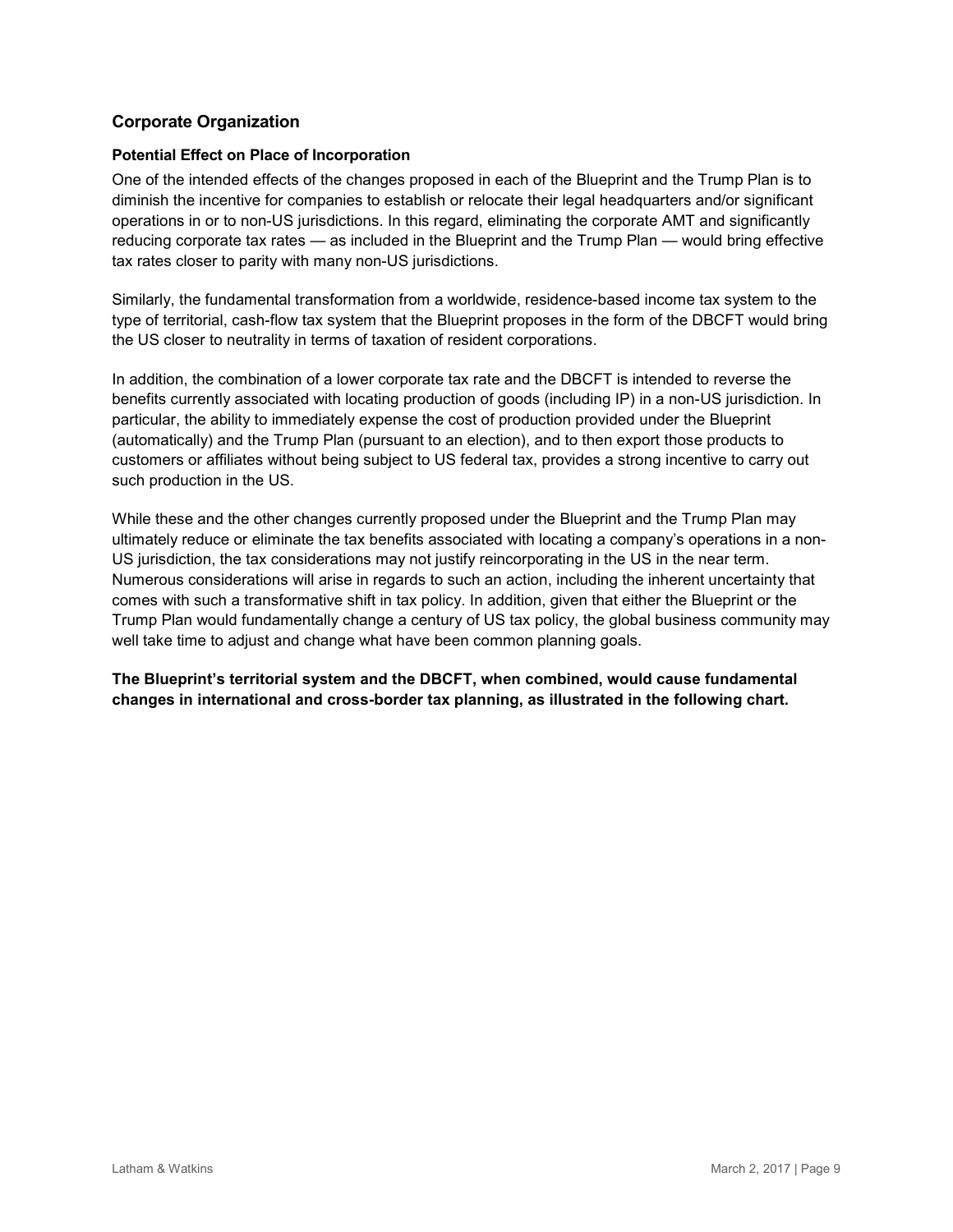# **Territorial Regime Coupled with Border-Adjusted Cash-Flow Tax: Upends Certain Fundamentals**

|    | <b>Current Law Strategy</b>                                                                      | <b>Blueprint Strategy?</b> |                                                                                                                                                                                             |
|----|--------------------------------------------------------------------------------------------------|----------------------------|---------------------------------------------------------------------------------------------------------------------------------------------------------------------------------------------|
| 1. | Migrate IP to Low Tax Jurisdiction                                                               | 1.                         | Consider keeping IP in US?                                                                                                                                                                  |
| 2. | Deferral of overseas earnings,<br>with an eye toward eventual<br>foreign tax credit maximization | 2.                         | Accumulate earnings in US to<br>avoid: host country "friction" of<br>income taxes and repatriation<br>(W/H Taxes, etc.) and concerns<br>over issues like EU State Aid?<br>(FTC irrelevant?) |
| 3. | Local sales sourced to low tax<br>manufacturing locations (Ireland,<br>Singapore)                | 3 <sub>1</sub>             | Local sales sourced to US<br>manufacturing locations                                                                                                                                        |
| 4. | Deal with fact that US exports<br>taxed at relatively high rate                                  | 4.                         | US exports exempt                                                                                                                                                                           |
|    |                                                                                                  | 5.                         | Also, consider impact of territorial<br>system without border adjusted<br>cash flow tax?                                                                                                    |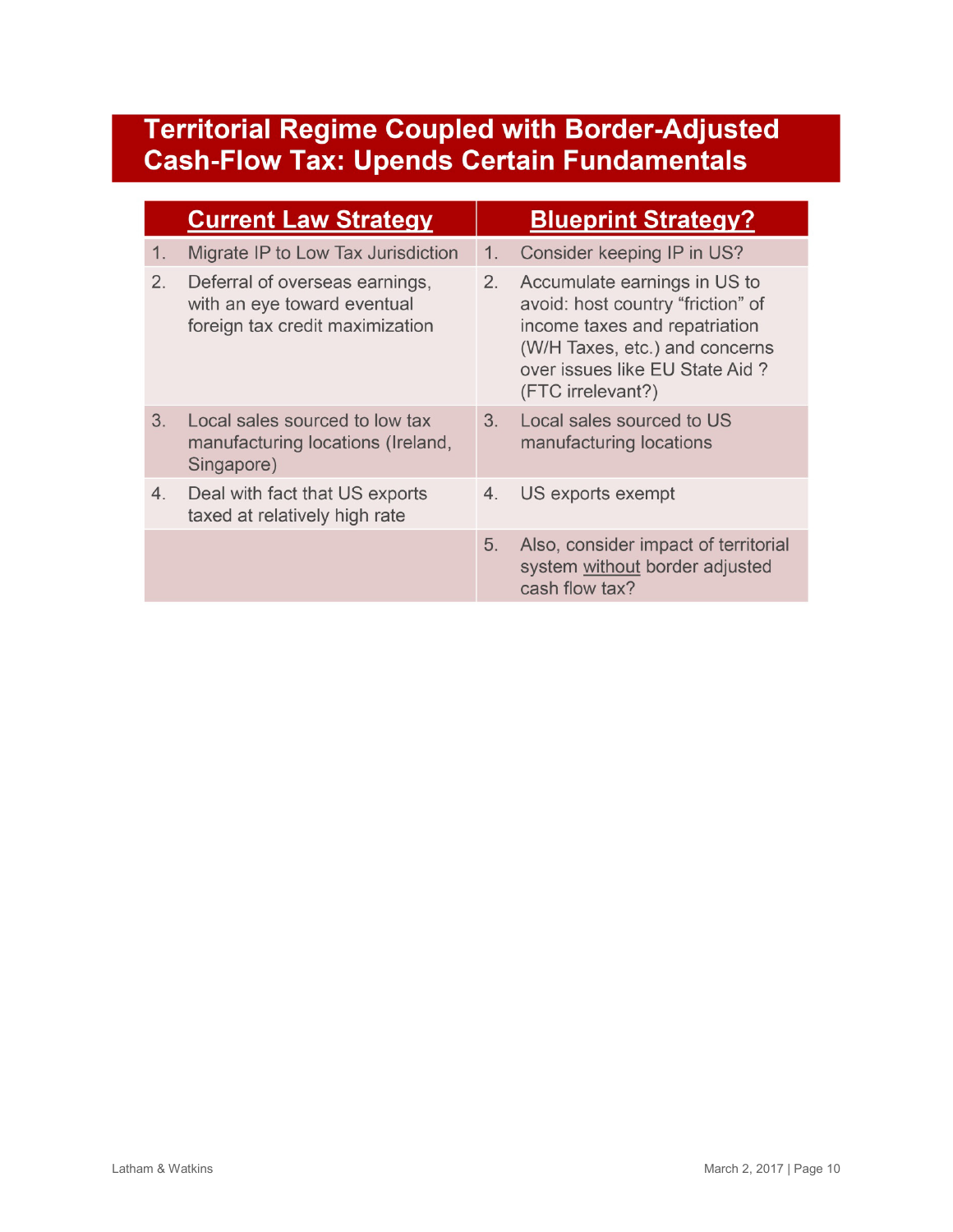# **Part II: Summary of Certain Key Transactional Considerations**

As illustrated above, the proposals in the Blueprint reflect a potential sweeping overhaul of the US corporate tax system. While uncertainty remains regarding which, if any, of the proposals will be enacted, there is a high expectation in the business community that some form of tax reform will become a reality in the near term. This section summarizes the key considerations for executing capital markets, finance, private equity and M&A transactions, and for complying with SEC disclosure requirements, in light of this uncertainty. This section also considers the impact on certain industries.

# **Capital Markets**

The proposed reforms would impact the factors issuers consider when they determine where to raise capital and whether to do so by issuing debt or equity. The lower stakes of recasting debt as equity (and vice versa), may result in the use of more hybrid instruments tailored to meet the specific economic needs of the issuer and the market rather than to satisfy traditional definitions of debt or equity. Similarly, proposed changes to the deductibility of interest expense could also reduce the relative disadvantage of pay-in-kind debt with a maturity longer than 5.5 years (when compared to cash-interest-paying debt), which exists under current tax law. Whether, during the interim period until adoption of any of the proposed tax reform, bespoke redemption provisions emerge that allow bonds to be redeemed at a reduced premium upon a change in the deductibility of interest expense remains to be seen. Alternatively, there may be a rush to issue debt in advance of any deadline that may be set for debt to be "grandfathered" (if that is part of an adopted regime). Note the discussion above regarding the challenges policymakers might face in deciding whether to allow grandfathering.

# **Finance**

The Blueprint's territorial system, as noted above, would likely eliminate Code Section 956. The elimination of Code Section 956 would allow non-US subsidiaries to both borrow directly and then upstream proceeds of such borrowing or to simply provide guarantees and security for global credit support.

Additionally, as discussed above, the unavailability of a US net interest deduction may cause multinationals to push debt to their foreign affiliates that can benefit, under local tax law, from net interest expense.

The removal of Code Section 956 may also affect existing credit agreements, in that, depending on the wording of the relevant credit documents, additional guarantees or security, or mandatory prepayments, may be triggered.

# **M&A – Strategic and Private Equity**

In the context of M&A, the implications of pending tax reform may cause difficulty in planning and executing deals. Most commentators attempt to provide guidance for deals that may be agreed to after the effective date of tax reform, as to which the consequences of reform would then be foreseeable, such as offshore cash coming onshore or changes in deductibility. Of equal concern, however, are pending deals that may be entered into while reform is pending. During this period the definitive deal terms and timing may be clouded, including as to how the future value of an acquired business may be meaningfully impacted by the contemplated tax reform. The issues to be considered for M&A transactions taking place during this interim period are outlined below.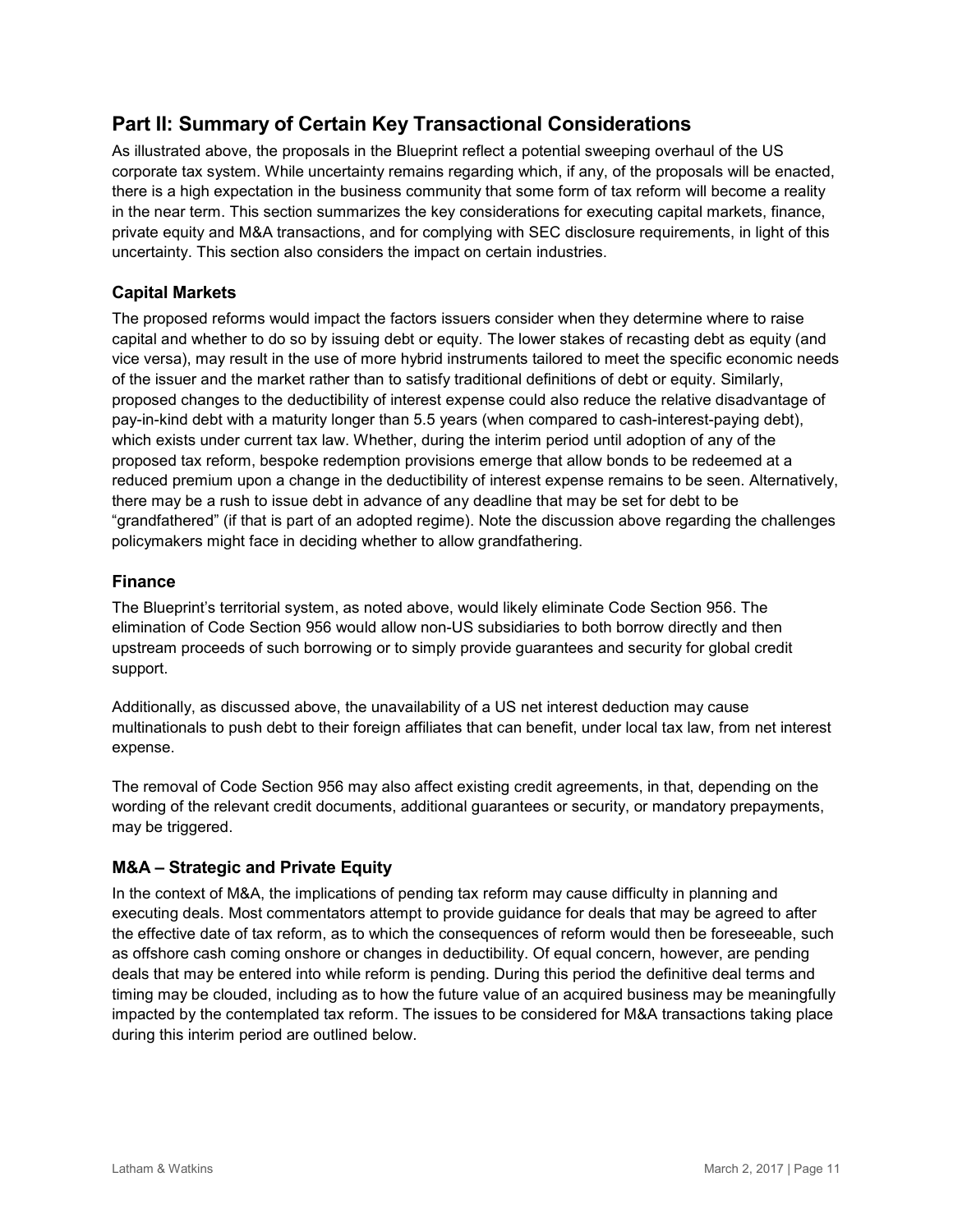### **Tax Attributes**

A target's tax attributes can have substantial implications for value and deal structure. Net operating losses, for example, are often used by the acquirer to shelter income. The value of that use is often reflected in the purchase price. If lower tax rates are implemented, that attribute has less value to the buyer and, as a consequence, will receive less consideration in the value of the purchase price. Conversely, the Blueprint preserves and enhances the notional value of net operating losses which could potentially compensate for any diminished value associated with lower tax rates.

Changes to corporate tax rates create similar valuation implications for depreciation deductions. However, as noted above, the Blueprint provides for the immediate deduction of investment costs, which may include the cost of acquiring business assets and which would enhance the tax benefits of asset investments/acquisitions and perhaps compensate for any diminished value associated with lower tax rates.

### **Financing**

As commitments begin to reflect the uncertainty and risks associated with tax reform — particularly those commitments that are longer dated — covenant packages and even conditions of closing may become tied to the terms and timing of the implementation of tax reform. Such tying may result in a discontinuity between the conditions of closing for the underlying transaction and the financing, creating uncertainty for the buyer, seller or both.

In the case of private equity buyers, a misalignment of conditions under debt financing commitments and definitive acquisition agreements could increase the likelihood that reverse termination fees become payable to sellers in the event of a financing failure and, consequently, impact the size of reverse termination fees. As a result, private equity sponsors and other acquirers may seek matching conditionality in acquisition agreements. Further, private equity sponsors may look for optionality to fund additional equity if there is tax reform limiting or eliminating the deductibility of interest on debt financing, and/or negotiate for the ability to prepay outstanding debt at any time without penalty.

#### **Deal Structure**

If immediate deduction is obtainable, buyers will prefer asset deals over stock acquisitions. Two elements of friction, however, are worth considering. First, taxation at the corporate and shareholder level will result in an additional tax cost to the seller. Whether the reduction in effective rates will offset this cost sufficient to overcome this friction will depend on the final terms of reform. Second, there are transaction costs associated with asset transfers as well as commercial concerns regarding assignment of contracts and similar agreements. Even so, the Blueprint's provision for immediate deductibility may drive asset structures in whole or in part.

#### **Structural Costs Associated with Operating Structures**

Certain changes included in the Blueprint may have significant implications for the structural costs of operating structures. Among these, the mandatory one-time tax on accumulated earnings, the DBCFT and the implementation of a territorial system may affect the amount and destination of a business' cash flows. For example, if a US target has substantial offshore production, its cash flow after taxes could be adversely impacted. Conversely, "trapped cash" — cash and cash equivalents that historically cannot be repatriated except at a substantial tax cost — will be calculated fairly differently, as offshore cash can be repatriated with lesser or no tax cost in the long run (or conversely there will be a near-term one-time significant tax cost associated with legacy offshore profits), and the acquisition agreement will likely want to account for this trapped cash in, for example, the calculation of working capital.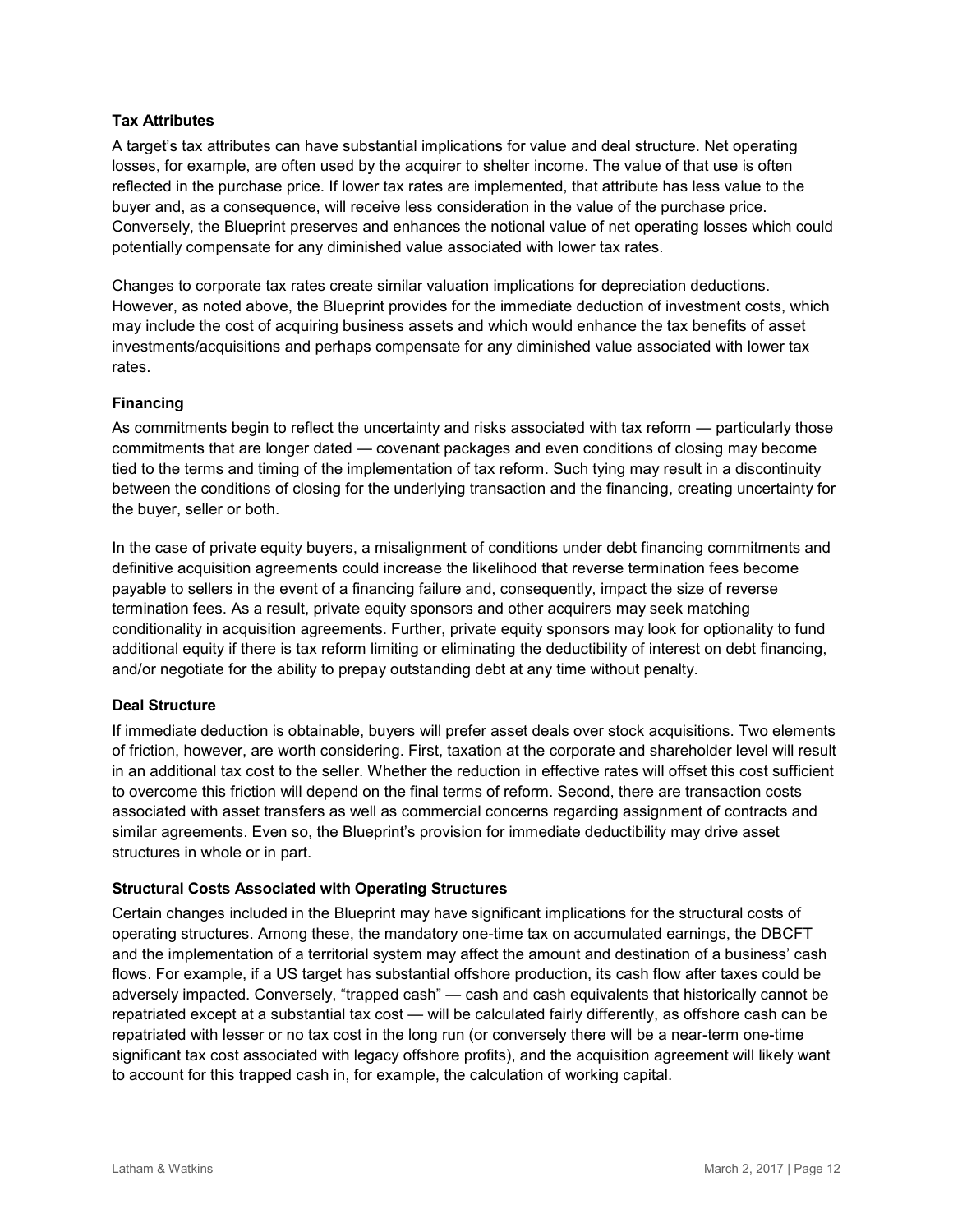# **Domicile of Holding Company**

The potential for tax reform and Brexit have furnished the proverbial perfect storm as parties in crossborder mergers work to decide on the corporate and tax domicile for the combined companies. Many of the combinations in recent years have chosen the UK for a variety of reasons, including tax efficiencies. Notwithstanding the Brexit uncertainty and the prospect of the US adopting historically low corporate rates, in the near-term, parties will likely continue to utilize non-US domiciles for holding companies. The UK will likely remain attractive for reasons beyond tax efficiency, including soft considerations associated with governance and other concerns, as well as the uncertainty associated with the specific terms of legislative and regulatory implementation of tax reform in the US.

# **How Should Principal M&A Agreements Best Address Tax Reform Uncertainty?**

#### **The Challenges**

From the seller's perspective, it's important to avoid unintended traps in representations and warranties. This concern is more applicable to private deals rather than public, since generally these representations are brought down to closing by way of a material adverse event provision. However, private deal representations can be brought down to closing on a materiality standard, and there is often indemnity.

Purchase price adjustments may also become distorted. A company's working capital may be reduced due to increases in tax costs. Thus, valuation for purposes of working capital adjustments would likely need to be addressed (including the potential for adjusting the net working capital target based on a formula taking into account any relevant tax reform enacted between signing and closing) as well as the ability to repatriate trapped cash.

In addressing fundamental value implications of tax reform, buyers may find the material adverse change (MAC) condition too blunt and unreliable an instrument for instilling confidence in creating an effective buyer termination right. A MAC condition customarily provides exclusions for changes in law, including tax law. Moreover, the seller would likely argue that such changes were foreseeable under the circumstances. Therefore, specificity is important if the parties agree that enactment of tax reform would provide a basis for termination.

Conversely, the "disproportionate effect" exception to industry-wide changes in a MAC condition may create issues for the seller. These carve-outs for similarly situated companies are often limited by the disproportionate effect on a single company. Viewed through the lens of a MAC condition, a US manufacturing company with substantial offshore production may be affected disproportionately as compared to a company in the same industry but with substantial onshore production.

#### **Alternative Approaches Now**

Despite the uncertainty attendant to tax reform, parties may employ the following practical strategies when executing deals in the face of such uncertainty:

- Consider including an affirmative disclaimer specifying that none of the representations and warranties will be deemed breached or any condition failed as a consequence of tax law changes, and paring back any representations or warranties that address the availability of certain types of tax assets in the post-closing period.
- If fundamental elements of value may be impacted by tax reform, the parties may want to negotiate termination rights associated with the enactment of certain changes.
- Conditions linked to tax treatment of the transactions may require particular scrutiny.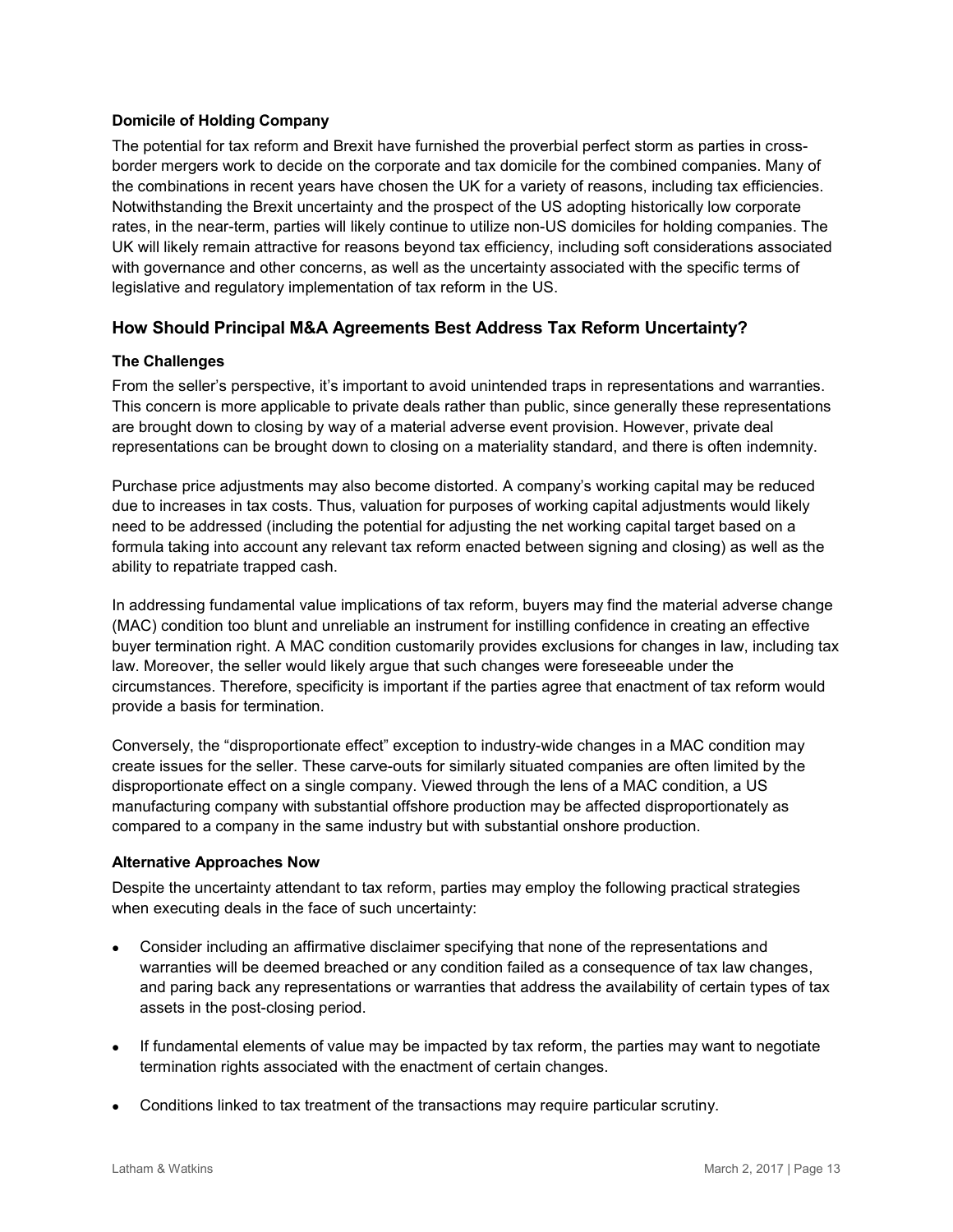- Even at the earlier stages of the delineation of tax reform, parties may wish to seek good faith covenants on more narrow and manageable issues. For example, an obligation to negotiate or restructure in good faith or to adjust consideration so as to mitigate, reflect or reduce the consequences of tax changes may be prudent. If a substantial difference between the purchase price and tax basis arises, a covenant providing for flexibility in opting for a stock or an asset acquisition structure may similarly enhance tax efficiencies.
- As reform progresses and its terms become more specific, some issues may be addressed by alternative formulae in the acquisition agreement, including purchase price adjustments. For example, there may be differing treatments of trapped cash, accumulated and previously untaxed earnings and accrued taxes for circumstances in which either (1) tax reform implements a territorial system and a one-time deemed repatriation or (2) the trapped cash remains subject at closing to an excessively high tax cost if repatriated to the US.
- Private equity sponsors and lenders may look for similar flexibility in their debt commitment letters and definitive agreements.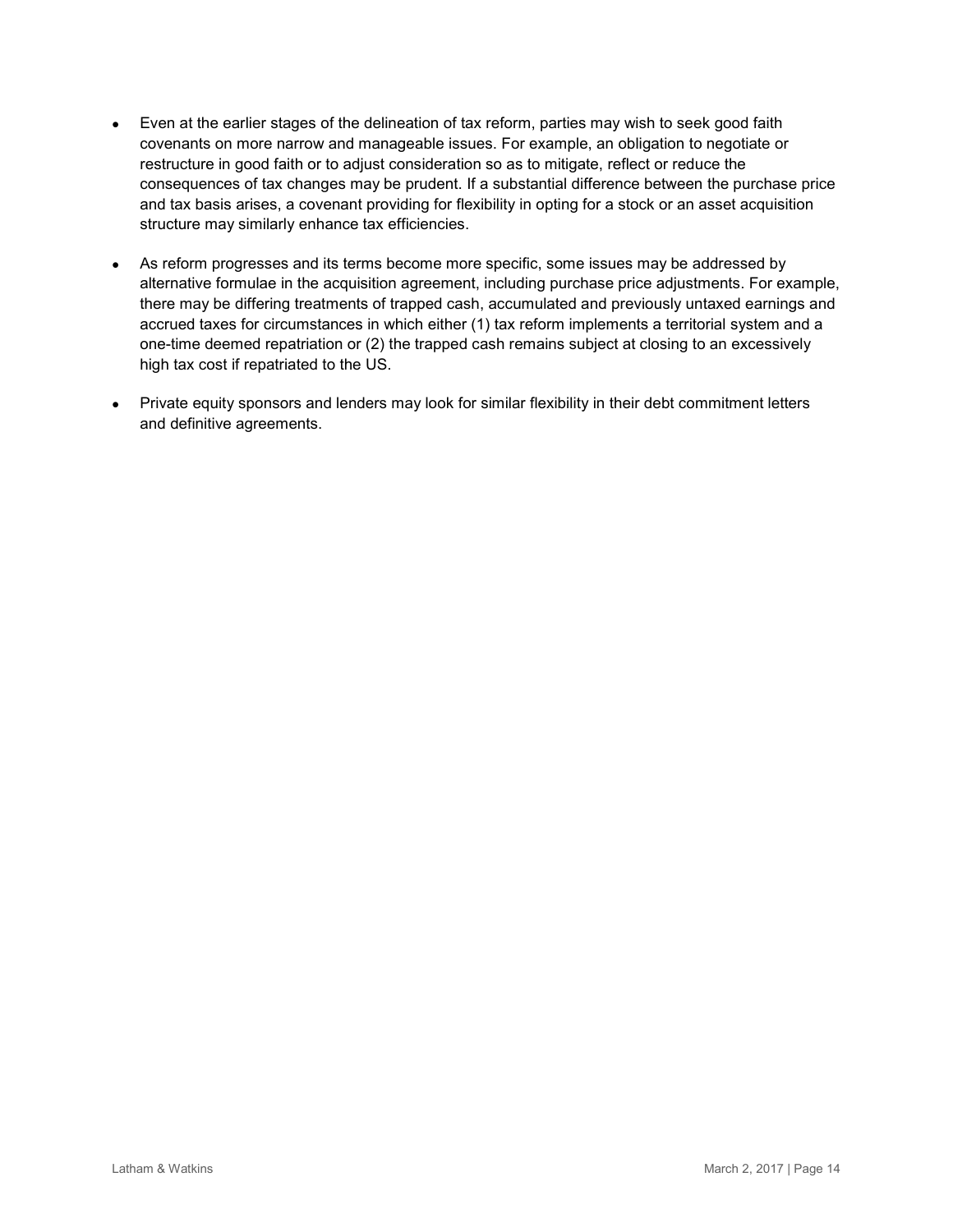# **SEC Disclosure**

The Blueprint's proposed reforms introduce disclosure issues for public companies' compliance with the federal securities laws relating to periodic reporting and capital markets transactions. The Blueprint's potential impact presents significant uncertainty that companies must manage. In the short term, revisions to tax-related disclosures may well be merely incremental, and companies may need to move quickly to revise related disclosures as circumstances change.

Recent disclosure trends indicate that most companies have not adopted significant changes to their disclosures in response to the proposed tax reforms. The Securities and Exchange Commission (SEC) requires public companies to disclose the "most significant factors" that make an offering "speculative or risky" while excluding disclosure of "risks that could apply to any issuer or any offering." At this early stage, discussion of contemplated reforms would likely be too vague and generic to be meaningful to investors. Moreover, many companies already disclose the risk that tax law changes could affect their business, results of operations and financial condition. In other words, what can be said to date has already been said.

Companies that have adopted new disclosures in response to the Blueprint have generally made incremental changes with surgical updates to risk factors and management's discussion and analysis of financial condition and results of operations (MD&A). Most commonly, these companies have supplemented their existing disclosure with references to uncertainties relating to tax reform and the new administration's interest in pursuing major changes in tax law.

A smaller number of companies have included greater detail in their disclosures, including possible implications of specific reform risks specific to their businesses. For example, an alternative energy company might discuss risks to solar energy tax credits, and an investment manager may highlight the possible impact of changes in the corporate tax rate. In some instances, companies have addressed potential tax reforms outside of their SEC periodic reports, such as through earnings calls, supplemental proxy materials and letters to shareholders.

Companies can expect they will need to monitor further developments in this area and respond quickly and flexibly when changes do occur. In the near term, companies may wish to review existing disclosures in light of the possible tax reforms and consider adding language where appropriate. However, companies may find updating their disclosure difficult until the likely trajectory of the proposed reforms becomes clearer.

Companies may wish to consider how tax reforms could affect their business, industry and macroeconomic trends, as well as the possibility that other countries could adopt measures in response to any major changes in US tax policy. Companies likely will want to confirm that the existing disclosure adequately addresses the uncertainties and potential risks of tax reform generally. Key disclosures for companies to review would include risk factors, MD&A, forward-looking statement disclaimers and financial statement footnotes.

If the Blueprint's reforms go forward, changes could occur rapidly. Recommended steps include reviewing a company's disclosure regularly, staying abreast of political developments, and consulting with legal and financial advisors as appropriate.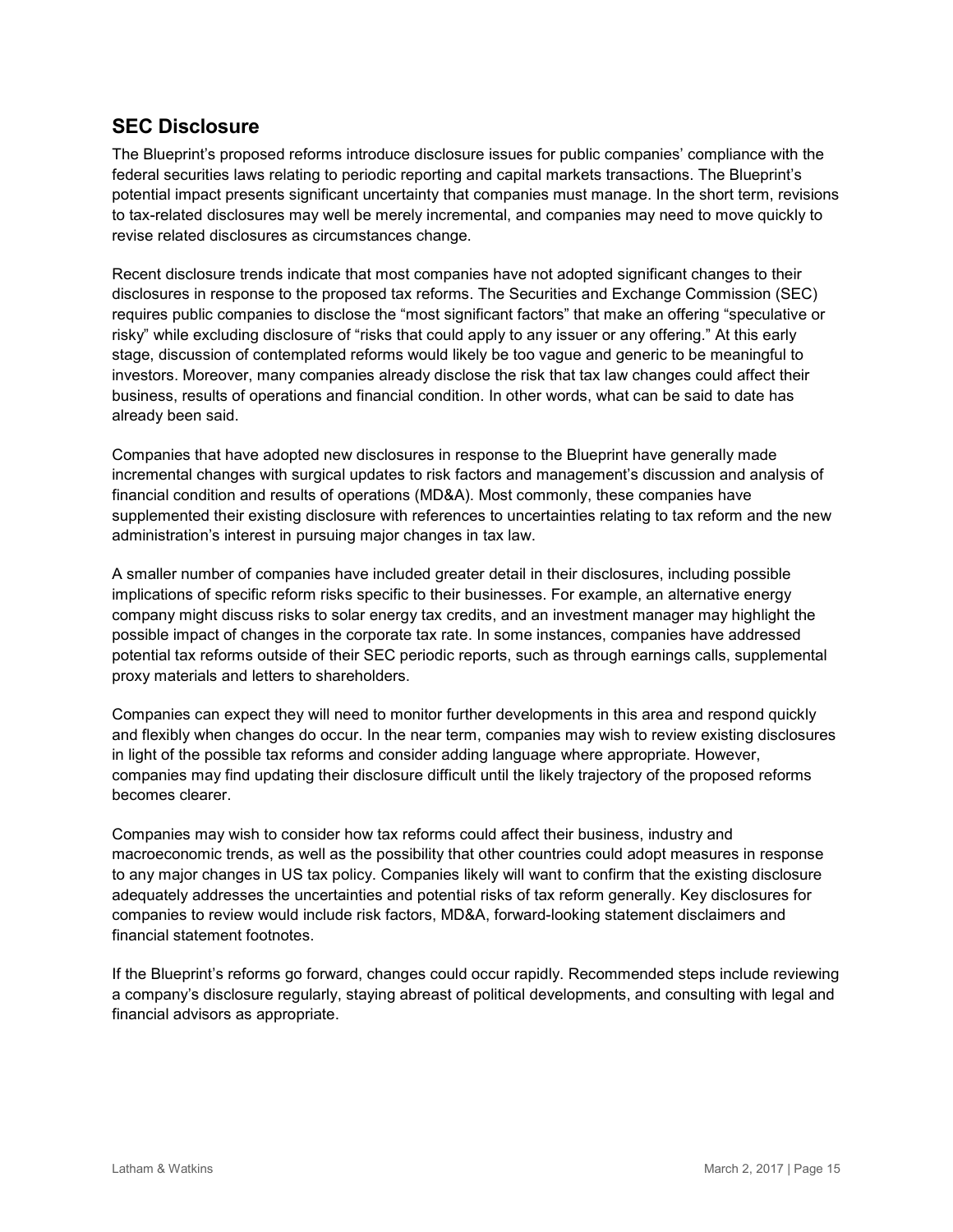# **Special Industries**

# **Renewable Energy**

Certain forms of renewable energy projects in the US, including wind and solar energy, are heavily subsidized by tax credits and deductions in the Code. These projects are commonly financed through tax equity arrangements, under which US-based banks, insurance companies and large corporates make use of tax subsidies in exchange for providing project finance capital. Proposals to lower the corporate tax rate may decrease the tax liabilities of large US-based taxpayers, potentially diminishing the supply of this capital source. Further, lower corporate tax rates reduce the marginal benefit of tax deductions, thereby implicitly increasing the cost of tax equity financing. Capital providers and sponsors in this sector have begun adding features to loan and tax equity documentation anticipating the economic effects of future tax law changes and allocating the risks among the parties.

# **REITs**

Although tax reform efforts have not yet included provisions directed specifically at REITs, some of the proposed changes could reduce the relative tax benefit of qualifying as a REIT. If corporate tax rates are reduced and non-REIT dividends payable to individual shareholders continue to be taxed at lower rates than dividends received from REITs, qualifying as a REIT could be less advantageous than it is under current law. Moreover, immediate expensing of certain assets and/or eliminating the net interest deduction would impact a REIT's taxable income and, in turn, distribution requirements. International tax reform could also impact various aspects of the taxation of REITs. Even with these changes, investors may still wish to invest in US real estate through a REIT. Also, tax-exempt investors may find a REIT structure attractive since dividend income generally does not constitute unrelated business taxable income (UBTI). Similarly, dividends of operating income received by a non-US investor generally are not treated as effectively connected income.

# **Conclusion**

The business community will be intensely focused on tax reform over the coming months. As the above discussion indicates, the consequences will be far-reaching. In the meantime, transactions will proceed with all parties considering the impact of reform on value, risk and other key economic factors. Latham will carefully monitor tax reform developments and provide resources and insights through the [Latham &](https://www.lw.com/practices/USTaxReform)  [Watkins US Tax Reform Resource Center.](https://www.lw.com/practices/USTaxReform)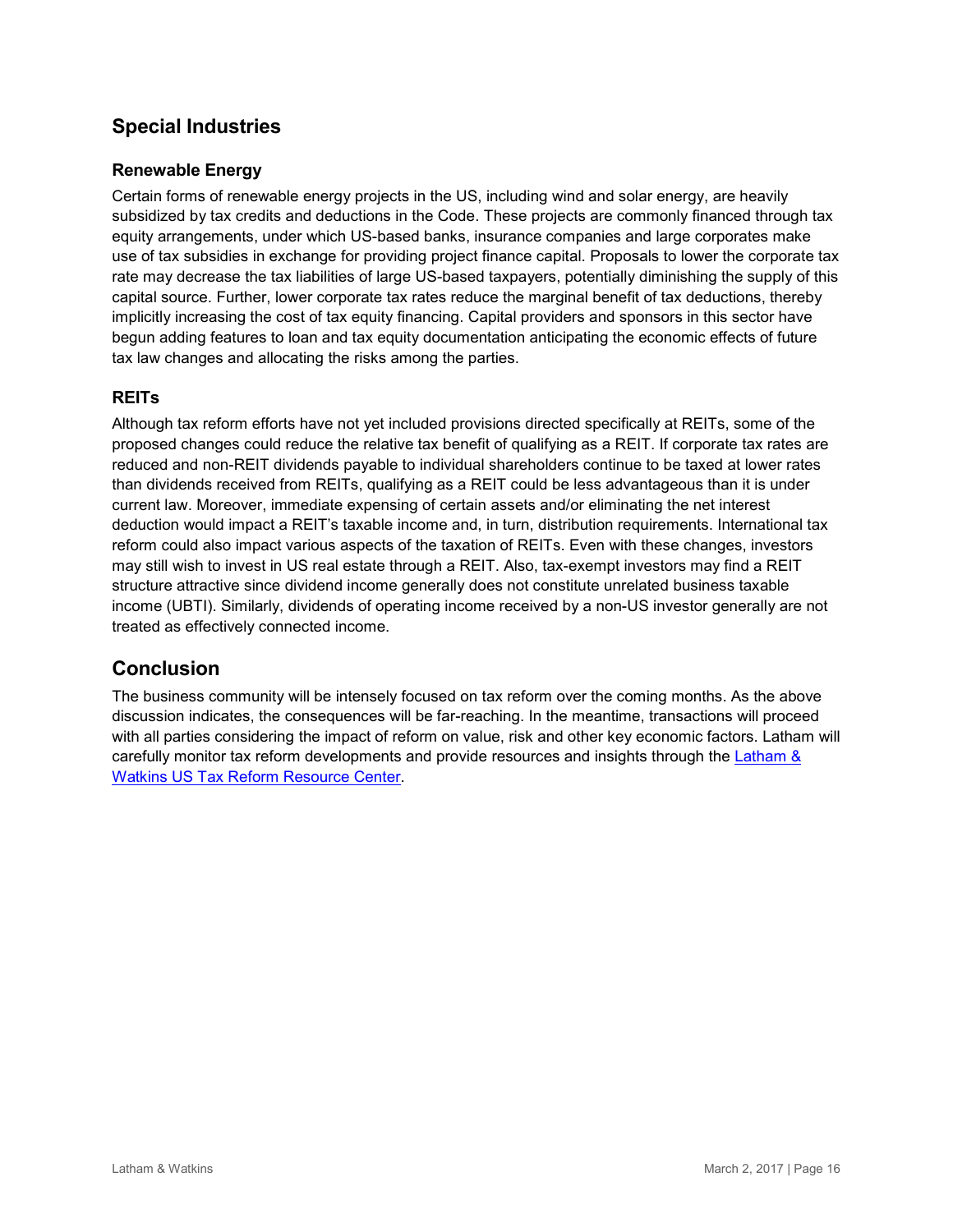If you have questions about this Client Alert, please contact one of the authors listed below or the Latham lawyer with whom you normally consult:

| <b>Tax Practice</b>                                                                 |                                                                                                                        |                                                         |
|-------------------------------------------------------------------------------------|------------------------------------------------------------------------------------------------------------------------|---------------------------------------------------------|
| <b>Nicholas J. DeNovio</b>                                                          | <b>Jiyeon Lee-Lim</b>                                                                                                  | <b>Laurence J. Stein</b>                                |
| nicholas.denovio@lw.com                                                             | jiyeon.lee-lim@lw.com                                                                                                  | larry.stein@lw.com                                      |
| +1.202.637.1034                                                                     | +1.212.906.1298                                                                                                        | +1.213.891.8322                                         |
| Washington, D.C.                                                                    | New York                                                                                                               | Los Angeles                                             |
| <b>Kirt Switzer</b>                                                                 | <b>Jared W. Grimley</b>                                                                                                | <b>Sean M. FitzGerald</b>                               |
| kirt.switzer@lw.com                                                                 | jared.grimley@lw.com                                                                                                   | sean.fitzgerald@lw.com                                  |
| +1.415.395.8885                                                                     | +1.713.546.7403                                                                                                        | +1.202.637.2226                                         |
| San Francisco                                                                       | Houston                                                                                                                | Washington, D.C.                                        |
| <b>Patrick A. Sharma</b><br>patrick.sharma@lw.com<br>+1.213.891.7934<br>Los Angeles | <b>Thomas H. Halpern</b><br>Knowledge Management<br>Counsel<br>thomas.halpern@lw.com<br>+1.213.891.8684<br>Los Angeles |                                                         |
| <b>Capital Markets Practice</b>                                                     | <b>Finance Practice</b>                                                                                                | <b>Public Company</b><br><b>Representation Practice</b> |
| <b>Senet S. Bischoff</b>                                                            | <b>Melissa S. Alwang</b>                                                                                               | <b>Joel H. Trotter</b>                                  |
| senet.bischoff@lw.com                                                               | melissa.alwang@lw.com                                                                                                  | joel.trotter@lw.com                                     |
| +1.212.906.1834                                                                     | +1.212.906.1706                                                                                                        | +1.202.637.2165                                         |
| <b>New York</b>                                                                     | <b>New York</b>                                                                                                        | Washington, D.C.                                        |
| <b>M&amp;A Practice</b>                                                             | <b>M&amp;A Practice</b>                                                                                                | <b>Private Equity Practice</b>                          |
| <b>Mark D. Gerstein</b>                                                             | <b>Michael A. Treska</b>                                                                                               | <b>Jennifer S. Perkins</b>                              |
| mark.gerstein@lw.com                                                                | michael.treska@lw.com                                                                                                  | jennifer.perkins@lw.com                                 |
| +1.312.876.7666                                                                     | +1.714.755.8197                                                                                                        | +1.212.906.1735                                         |
| Chicago                                                                             | <b>Orange County</b>                                                                                                   | New York                                                |